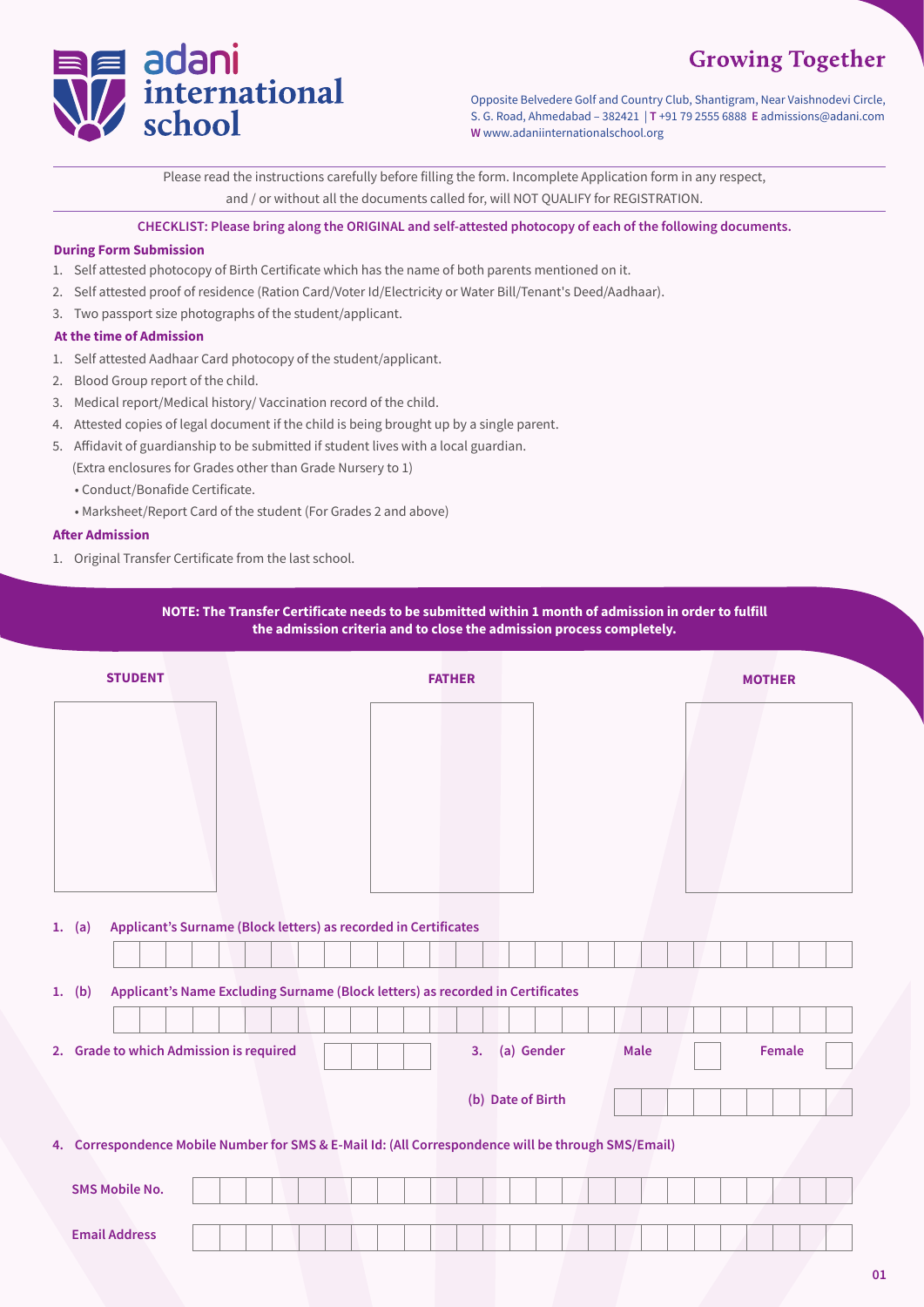|              | 5. (a)                                                       |               |                     | <b>Place of Birth</b>            |                                        |  |  |                             |                  |  |        |                  |                      |                 |                      |  |                      |  |          |  |  |          |  |  |          |  |  |  |  |
|--------------|--------------------------------------------------------------|---------------|---------------------|----------------------------------|----------------------------------------|--|--|-----------------------------|------------------|--|--------|------------------|----------------------|-----------------|----------------------|--|----------------------|--|----------|--|--|----------|--|--|----------|--|--|--|--|
|              | (b)                                                          |               | <b>Nationality</b>  |                                  |                                        |  |  |                             |                  |  |        |                  |                      |                 |                      |  |                      |  |          |  |  |          |  |  |          |  |  |  |  |
|              | (c)                                                          |               | <b>Native Place</b> |                                  |                                        |  |  |                             |                  |  |        |                  |                      |                 |                      |  |                      |  |          |  |  |          |  |  |          |  |  |  |  |
|              | 5. (a)                                                       |               |                     | <b>Candidate's Mother Tongue</b> |                                        |  |  |                             |                  |  |        |                  |                      |                 |                      |  |                      |  |          |  |  |          |  |  |          |  |  |  |  |
|              | (b)                                                          |               | Religion            |                                  |                                        |  |  |                             |                  |  |        |                  |                      |                 |                      |  |                      |  |          |  |  |          |  |  |          |  |  |  |  |
|              | 7. (a)                                                       |               |                     | <b>Father's Name</b>             |                                        |  |  |                             |                  |  |        |                  |                      |                 |                      |  |                      |  |          |  |  |          |  |  |          |  |  |  |  |
|              |                                                              |               |                     |                                  |                                        |  |  |                             |                  |  |        |                  |                      |                 |                      |  |                      |  |          |  |  |          |  |  |          |  |  |  |  |
|              |                                                              | Qualification |                     |                                  |                                        |  |  | Occupation &<br>Designation |                  |  |        | Annual<br>Income |                      |                 |                      |  | <b>Mobile Number</b> |  |          |  |  |          |  |  | Email Id |  |  |  |  |
|              |                                                              |               |                     |                                  |                                        |  |  |                             |                  |  |        |                  |                      |                 |                      |  |                      |  |          |  |  |          |  |  |          |  |  |  |  |
|              |                                                              |               |                     |                                  |                                        |  |  |                             |                  |  |        |                  |                      |                 |                      |  |                      |  |          |  |  |          |  |  |          |  |  |  |  |
|              | (b)                                                          |               |                     | <b>Mother's Name</b>             |                                        |  |  |                             |                  |  |        |                  |                      |                 |                      |  |                      |  |          |  |  |          |  |  |          |  |  |  |  |
|              |                                                              |               |                     |                                  |                                        |  |  |                             |                  |  |        | Annual           |                      |                 |                      |  |                      |  |          |  |  |          |  |  |          |  |  |  |  |
|              |                                                              | Qualification |                     |                                  | Occupation &<br>Designation            |  |  |                             |                  |  | Income |                  |                      |                 | <b>Mobile Number</b> |  |                      |  |          |  |  | Email Id |  |  |          |  |  |  |  |
|              |                                                              |               |                     |                                  |                                        |  |  |                             |                  |  |        |                  |                      |                 |                      |  |                      |  |          |  |  |          |  |  |          |  |  |  |  |
|              |                                                              |               |                     |                                  |                                        |  |  |                             |                  |  |        |                  |                      |                 |                      |  |                      |  |          |  |  |          |  |  |          |  |  |  |  |
|              | (c)                                                          |               |                     | <b>Guardian's Name</b>           |                                        |  |  |                             |                  |  |        |                  |                      |                 |                      |  |                      |  |          |  |  |          |  |  |          |  |  |  |  |
|              |                                                              | Qualification |                     |                                  | <b>Occupation &amp;</b><br>Designation |  |  |                             | Annual<br>Income |  |        |                  | <b>Mobile Number</b> |                 |                      |  |                      |  | Email Id |  |  |          |  |  |          |  |  |  |  |
|              |                                                              |               |                     |                                  |                                        |  |  |                             |                  |  |        |                  |                      |                 |                      |  |                      |  |          |  |  |          |  |  |          |  |  |  |  |
|              |                                                              |               |                     |                                  |                                        |  |  |                             |                  |  |        |                  |                      |                 |                      |  |                      |  |          |  |  |          |  |  |          |  |  |  |  |
|              | 8. Postal Address For Correspondance (Present Local Address) |               |                     |                                  |                                        |  |  |                             |                  |  |        |                  |                      |                 |                      |  |                      |  |          |  |  |          |  |  |          |  |  |  |  |
|              |                                                              |               |                     |                                  |                                        |  |  |                             |                  |  |        |                  |                      |                 |                      |  |                      |  |          |  |  |          |  |  |          |  |  |  |  |
|              |                                                              |               |                     |                                  |                                        |  |  |                             |                  |  |        |                  |                      |                 |                      |  |                      |  |          |  |  |          |  |  |          |  |  |  |  |
| City         |                                                              |               |                     |                                  |                                        |  |  |                             |                  |  |        |                  |                      | <b>District</b> |                      |  |                      |  |          |  |  |          |  |  |          |  |  |  |  |
|              |                                                              |               |                     |                                  |                                        |  |  |                             |                  |  |        |                  |                      |                 |                      |  |                      |  |          |  |  |          |  |  |          |  |  |  |  |
| <b>State</b> |                                                              |               |                     |                                  |                                        |  |  |                             |                  |  |        |                  |                      | Country         |                      |  |                      |  |          |  |  |          |  |  |          |  |  |  |  |
|              | PinCode                                                      |               |                     |                                  |                                        |  |  |                             |                  |  |        |                  |                      |                 |                      |  |                      |  |          |  |  |          |  |  |          |  |  |  |  |
|              | 8. Permanent Postal Address (Omit If Same As Above)          |               |                     |                                  |                                        |  |  |                             |                  |  |        |                  |                      |                 |                      |  |                      |  |          |  |  |          |  |  |          |  |  |  |  |
|              |                                                              |               |                     |                                  |                                        |  |  |                             |                  |  |        |                  |                      |                 |                      |  |                      |  |          |  |  |          |  |  |          |  |  |  |  |
| City         |                                                              |               |                     |                                  |                                        |  |  |                             |                  |  |        |                  |                      | <b>District</b> |                      |  |                      |  |          |  |  |          |  |  |          |  |  |  |  |
| <b>State</b> |                                                              |               |                     |                                  |                                        |  |  |                             |                  |  |        |                  |                      | Country         |                      |  |                      |  |          |  |  |          |  |  |          |  |  |  |  |

1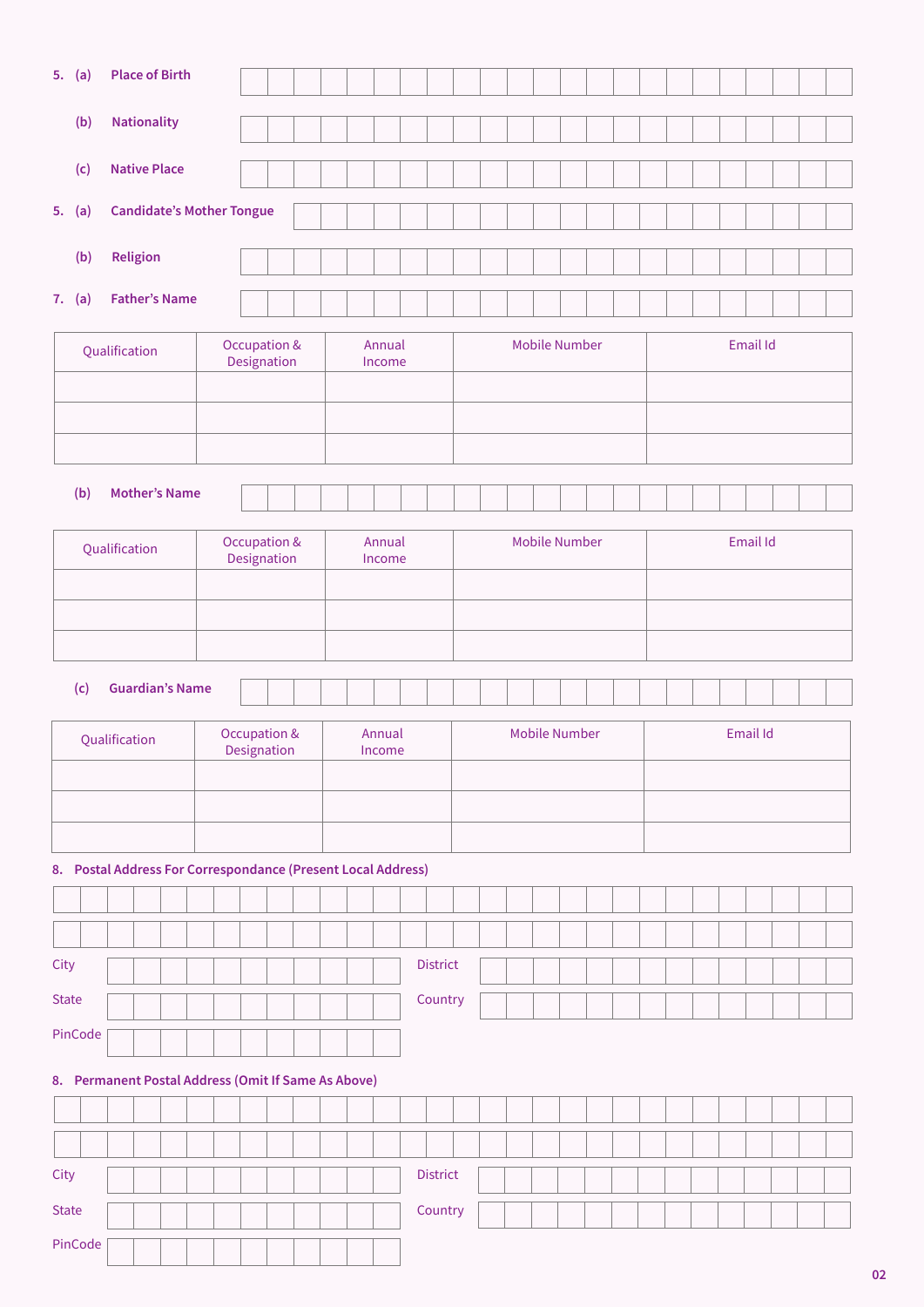# **10. Name, Relation and Contact Address of the Local Guardian if Any (who is the authorized person to visit the candidate or escort them)**

| <b>Mobile No.</b>                                                                                                                                                                                                              |  |                                    |  |  |     |  |  |                                                |           |  |  |                            |  |  |       |          |  |              |  |  |  |                              |  |  |                                                            |  |                                                                                                                                                                                                                                |  |
|--------------------------------------------------------------------------------------------------------------------------------------------------------------------------------------------------------------------------------|--|------------------------------------|--|--|-----|--|--|------------------------------------------------|-----------|--|--|----------------------------|--|--|-------|----------|--|--------------|--|--|--|------------------------------|--|--|------------------------------------------------------------|--|--------------------------------------------------------------------------------------------------------------------------------------------------------------------------------------------------------------------------------|--|
| <b>Email Address</b>                                                                                                                                                                                                           |  |                                    |  |  |     |  |  |                                                |           |  |  |                            |  |  |       |          |  |              |  |  |  |                              |  |  |                                                            |  |                                                                                                                                                                                                                                |  |
| 5. $(a)$                                                                                                                                                                                                                       |  |                                    |  |  | Yes |  |  | <b>No</b>                                      |           |  |  |                            |  |  |       |          |  |              |  |  |  |                              |  |  |                                                            |  |                                                                                                                                                                                                                                |  |
| <b>Staff Child</b>                                                                                                                                                                                                             |  |                                    |  |  |     |  |  |                                                |           |  |  | <b>Staff Employee Code</b> |  |  |       |          |  |              |  |  |  |                              |  |  |                                                            |  |                                                                                                                                                                                                                                |  |
| 12. Category                                                                                                                                                                                                                   |  |                                    |  |  |     |  |  |                                                |           |  |  |                            |  |  |       |          |  |              |  |  |  |                              |  |  |                                                            |  |                                                                                                                                                                                                                                |  |
|                                                                                                                                                                                                                                |  | General                            |  |  |     |  |  |                                                | <b>SC</b> |  |  |                            |  |  |       |          |  | <b>ST</b>    |  |  |  |                              |  |  | <b>OBC</b>                                                 |  |                                                                                                                                                                                                                                |  |
|                                                                                                                                                                                                                                |  |                                    |  |  |     |  |  |                                                |           |  |  |                            |  |  |       |          |  |              |  |  |  |                              |  |  |                                                            |  |                                                                                                                                                                                                                                |  |
|                                                                                                                                                                                                                                |  |                                    |  |  |     |  |  |                                                |           |  |  |                            |  |  |       |          |  |              |  |  |  |                              |  |  |                                                            |  |                                                                                                                                                                                                                                |  |
| <b>Aadhaar Card Number Of The Applicant</b>                                                                                                                                                                                    |  |                                    |  |  |     |  |  |                                                |           |  |  |                            |  |  |       |          |  |              |  |  |  |                              |  |  |                                                            |  |                                                                                                                                                                                                                                |  |
| 13. Name of the School (Attending/Attended)                                                                                                                                                                                    |  |                                    |  |  |     |  |  |                                                |           |  |  |                            |  |  |       |          |  |              |  |  |  |                              |  |  |                                                            |  |                                                                                                                                                                                                                                |  |
| Year                                                                                                                                                                                                                           |  | Name of the School, City and State |  |  |     |  |  |                                                |           |  |  |                            |  |  | Grade |          |  | <b>Board</b> |  |  |  | <b>Medium Of Instruction</b> |  |  |                                                            |  |                                                                                                                                                                                                                                |  |
|                                                                                                                                                                                                                                |  |                                    |  |  |     |  |  |                                                |           |  |  |                            |  |  |       |          |  |              |  |  |  |                              |  |  |                                                            |  |                                                                                                                                                                                                                                |  |
|                                                                                                                                                                                                                                |  |                                    |  |  |     |  |  |                                                |           |  |  |                            |  |  |       |          |  |              |  |  |  |                              |  |  |                                                            |  |                                                                                                                                                                                                                                |  |
|                                                                                                                                                                                                                                |  |                                    |  |  |     |  |  |                                                |           |  |  |                            |  |  |       |          |  |              |  |  |  |                              |  |  |                                                            |  |                                                                                                                                                                                                                                |  |
| 14. Sibling Details                                                                                                                                                                                                            |  |                                    |  |  |     |  |  |                                                |           |  |  |                            |  |  |       |          |  |              |  |  |  |                              |  |  |                                                            |  |                                                                                                                                                                                                                                |  |
| <b>Name</b>                                                                                                                                                                                                                    |  |                                    |  |  |     |  |  |                                                |           |  |  |                            |  |  |       |          |  |              |  |  |  |                              |  |  |                                                            |  |                                                                                                                                                                                                                                |  |
| Grade                                                                                                                                                                                                                          |  |                                    |  |  |     |  |  |                                                | Age       |  |  |                            |  |  |       | Relation |  |              |  |  |  |                              |  |  |                                                            |  |                                                                                                                                                                                                                                |  |
| School                                                                                                                                                                                                                         |  |                                    |  |  |     |  |  |                                                |           |  |  |                            |  |  |       |          |  |              |  |  |  |                              |  |  |                                                            |  |                                                                                                                                                                                                                                |  |
|                                                                                                                                                                                                                                |  |                                    |  |  |     |  |  |                                                |           |  |  |                            |  |  |       |          |  |              |  |  |  |                              |  |  |                                                            |  |                                                                                                                                                                                                                                |  |
| 15. Few Questions to help us know your child better                                                                                                                                                                            |  |                                    |  |  |     |  |  |                                                |           |  |  |                            |  |  |       |          |  |              |  |  |  |                              |  |  |                                                            |  |                                                                                                                                                                                                                                |  |
| a)                                                                                                                                                                                                                             |  |                                    |  |  |     |  |  | How would you describe your child?             |           |  |  |                            |  |  |       |          |  |              |  |  |  |                              |  |  |                                                            |  |                                                                                                                                                                                                                                |  |
|                                                                                                                                                                                                                                |  |                                    |  |  |     |  |  |                                                |           |  |  |                            |  |  |       |          |  |              |  |  |  |                              |  |  |                                                            |  |                                                                                                                                                                                                                                |  |
| $\mathbf{b}$                                                                                                                                                                                                                   |  |                                    |  |  |     |  |  |                                                |           |  |  |                            |  |  |       |          |  |              |  |  |  |                              |  |  |                                                            |  | Your child is under whose care during your absence? [1] The contract of the contract of the contract of the contract of the contract of the contract of the contract of the contract of the contract of the contract of the co |  |
|                                                                                                                                                                                                                                |  |                                    |  |  |     |  |  |                                                |           |  |  |                            |  |  |       |          |  |              |  |  |  |                              |  |  |                                                            |  |                                                                                                                                                                                                                                |  |
|                                                                                                                                                                                                                                |  |                                    |  |  |     |  |  |                                                |           |  |  |                            |  |  |       |          |  |              |  |  |  |                              |  |  |                                                            |  |                                                                                                                                                                                                                                |  |
| $\mathsf{c})$                                                                                                                                                                                                                  |  |                                    |  |  |     |  |  | Why did you choose Adani International School? |           |  |  |                            |  |  |       |          |  |              |  |  |  |                              |  |  | <u> 1980 - Johann Barn, amerikansk politiker (d. 1980)</u> |  |                                                                                                                                                                                                                                |  |
|                                                                                                                                                                                                                                |  |                                    |  |  |     |  |  |                                                |           |  |  |                            |  |  |       |          |  |              |  |  |  |                              |  |  |                                                            |  |                                                                                                                                                                                                                                |  |
| <b>16. Medical Declaration</b>                                                                                                                                                                                                 |  |                                    |  |  |     |  |  |                                                |           |  |  |                            |  |  |       |          |  |              |  |  |  |                              |  |  |                                                            |  |                                                                                                                                                                                                                                |  |
|                                                                                                                                                                                                                                |  |                                    |  |  |     |  |  |                                                |           |  |  |                            |  |  |       |          |  |              |  |  |  |                              |  |  |                                                            |  |                                                                                                                                                                                                                                |  |
|                                                                                                                                                                                                                                |  |                                    |  |  |     |  |  |                                                |           |  |  |                            |  |  |       |          |  |              |  |  |  |                              |  |  |                                                            |  |                                                                                                                                                                                                                                |  |
|                                                                                                                                                                                                                                |  |                                    |  |  |     |  |  |                                                |           |  |  |                            |  |  |       |          |  |              |  |  |  |                              |  |  |                                                            |  |                                                                                                                                                                                                                                |  |
|                                                                                                                                                                                                                                |  |                                    |  |  |     |  |  |                                                |           |  |  |                            |  |  |       |          |  |              |  |  |  |                              |  |  |                                                            |  |                                                                                                                                                                                                                                |  |
| Family Doctor Name and Contact No. 2008 2014 12:00:00 12:00:00 12:00:00 12:00:00 12:00:00 12:00:00 12:00:00 12:00:00 12:00:00 12:00:00 12:00:00 12:00:00 12:00:00 12:00:00 12:00:00 12:00:00 12:00:00 12:00:00 12:00:00 12:00: |  |                                    |  |  |     |  |  |                                                |           |  |  |                            |  |  |       |          |  |              |  |  |  |                              |  |  |                                                            |  |                                                                                                                                                                                                                                |  |
|                                                                                                                                                                                                                                |  |                                    |  |  |     |  |  |                                                |           |  |  |                            |  |  |       |          |  |              |  |  |  |                              |  |  |                                                            |  |                                                                                                                                                                                                                                |  |
|                                                                                                                                                                                                                                |  |                                    |  |  |     |  |  |                                                |           |  |  |                            |  |  |       |          |  |              |  |  |  |                              |  |  |                                                            |  |                                                                                                                                                                                                                                |  |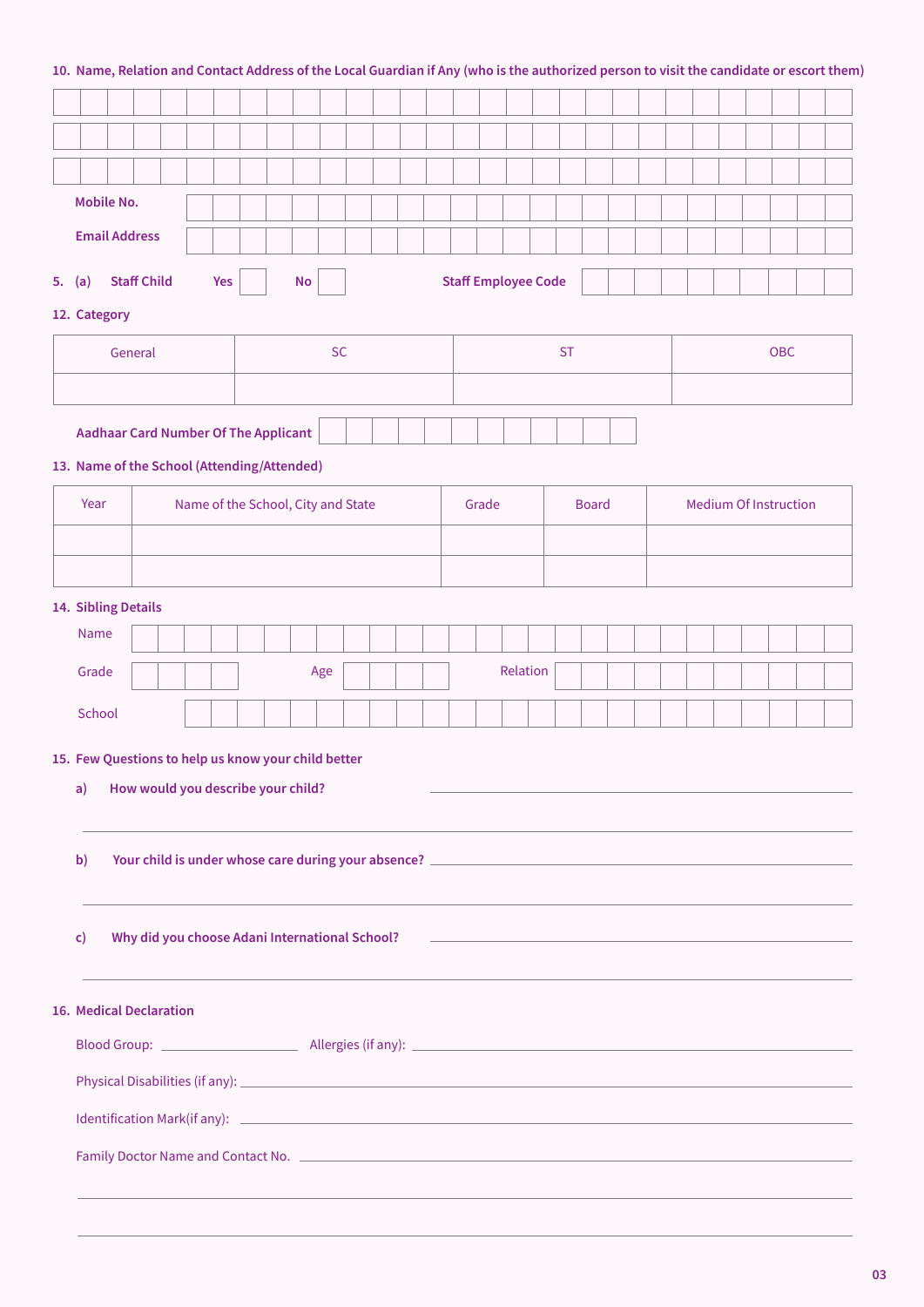#### **17. Declaration**

- a) We acknowledge that this application does not automatically admit our child to Adani International School, the school reserve the right to make the final decision with respect to admission.
- b) We acknowledge that, should this application to accepted, our child and we (Her/His parents or guardians) undertake to abide by the policies and regulations of Adani International School and we understand that in serious instances of breach like, damage to school property, bodily harm to another student/teacher, our child may be asked to leave the school.
- c) We acknowledge that upon acceptance of this application we agree to pay fee as applicable and abide by the billing options outlined in the fee schedule as informed by the school from time to time.
- d) We acknowledge that the school will take reasonable care and exercise due diligence within its premises and during the school activities, it will bear no responsibility should the applicant exercise any reckless and/or careless behaviour that may endanger her/his safety and others around and as such cause harm or injury to herself/himself and others.
- of admission), in case the child leaves/gets transferred during the course of the Academic Year. On leaving all infomation provided herein would be confidential unless requested for by any Government Agency or under the rule of law. e) We declare that all previous medical and psychological histories are correctly reported on the admission form. We agree that Adani International School reserves the right of refunding/not refunding the tuition fee (or any such fee which is paid at the time

I/We certify that the information furnished in this form is true to the best of my knowledge and belief. I understand that the submission of this form is no guarantee of admission to the school and shall be subject to terms and conditions laid down by the management. I/We promise to abide by all the rules and regulations of the school which have also been read over and explained to me in language known to me.

| Date _______________________ | Place <b>Example 2018</b> |                             |
|------------------------------|---------------------------|-----------------------------|
|                              |                           |                             |
|                              |                           |                             |
|                              |                           |                             |
|                              |                           |                             |
| <b>Father's Signature</b>    | <b>Mother's Signature</b> | <b>Guardian's Signature</b> |
|                              |                           |                             |

#### **18. Terms and Conditions**

#### **(a) Attendance**

- 1. A minimum attendance of 80% is required during the academic year.
- 2. No Leave shall be sanctioned during the examination period.
- 3. The ward is not allowed to leave school premises without written permission.
- 4. No leave shall be granted to the ward unless a written application is duly signed by his/her parents/guardians.

#### **(b) Academic fee Schedule**

| <b>Particulars</b> | Payable                  |  |
|--------------------|--------------------------|--|
| Term 1             | At the time of admission |  |
| Term 2             | On or before 15 July'22  |  |
| Term 3             | On or before 15 Oct'22   |  |
| Term 4             | On or before 15 Jan'23   |  |

1. Should be cleared on or before the due dates failing which the school management is authorized to impose a penalty.

- 2. Fees once paid will not be refunded upon expulsion of the ward from the school.
- 3. Payment must be made to school through cheque or online payment mode.
- 4. Withdrawal of the ward from the school shall be subject to a written notice to the school's management atleast in advance or the term's fee in lieu of such notice.
- 5. All monetary dues related to academic and transport should be cleared on or before the due dates failing which the school management is authorized to impose a late fee of Rs. 100 per day and the same shall be paid along with the fee within 30 days from the due date for payment.